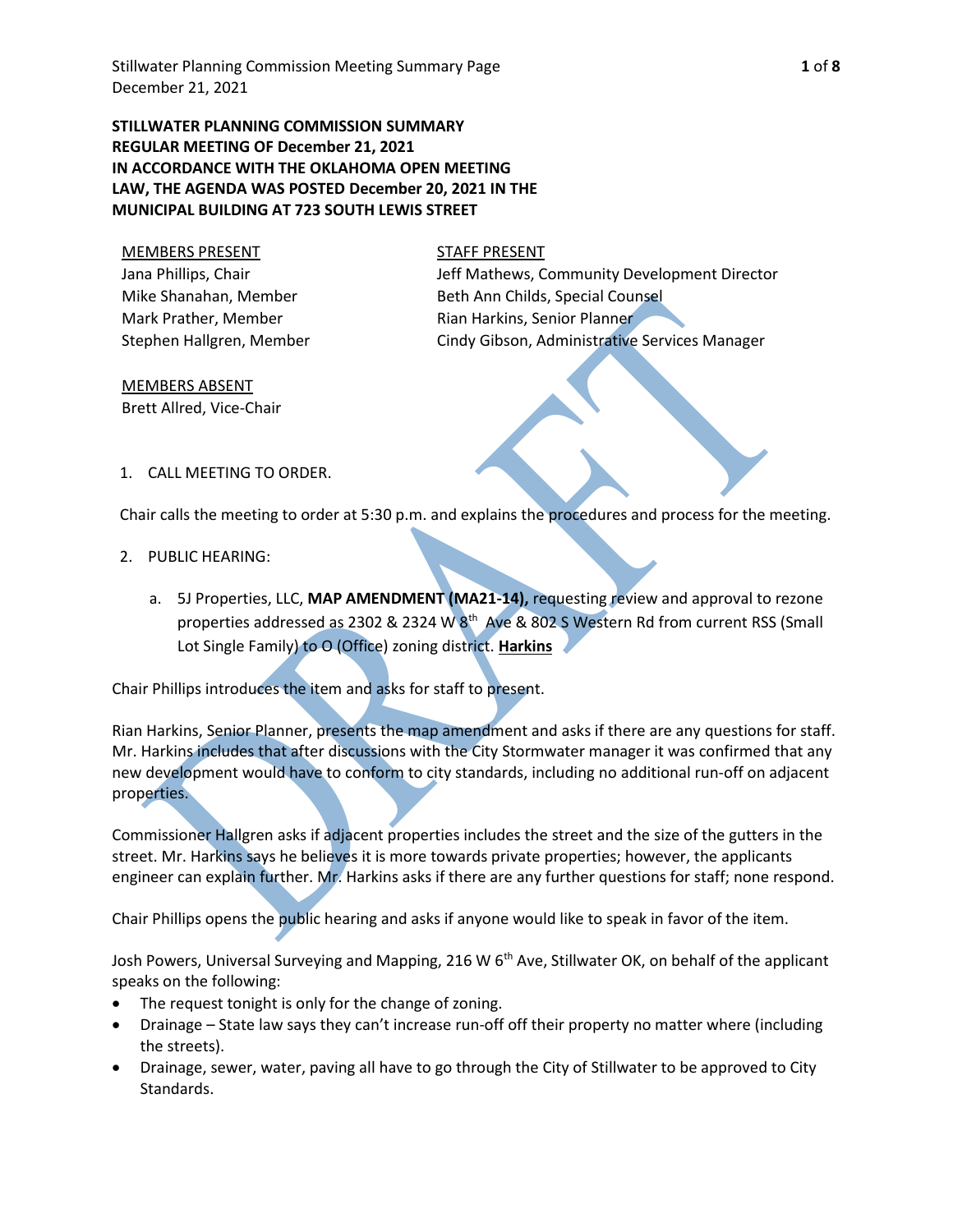Stillwater Planning Commission Meeting Summary Page **2** of **8** December 21, 2021

- Office is a less intrusive zoning than Commercial Shopping which was previously considered.
- Statistics have shown that in Stillwater property values do not decrease next to a commercial area that comes in.
- The subject property abuts Commercial zoning as well as Western Ave, which is a thoroughfare.
- If there is any traffic impact it will be very low.
- This is not removing affordable homes, they homes haven't been there in years and there are new affordable homes being built currently in Stillwater.
- They will not be adding another entrance onto Western Rd, their section of  $8<sup>th</sup>$  Ave will be engineered and brought up to City of Stillwater standards.

Chair Phillips asks if there are any questions.

Commissioner Hallgren asks why the applicant bought a property they know is residential and are now asking for it to be re-zoned.

Mr. Powers explained that because of the property's location on Western and the layout of the future comprehensive plan, this property fits for their needs with the Office zoning.

Commissioner Hallgren asks about the lot size on the comprehensive plan that shows commercial, stating that it is a much smaller area then what the applicant is requesting to rezoning.

Beth Ann Childs, Special Counsel, recommends that that question be directed to Mr. Harkins and that if the zoning requested is allowable in the current comprehensive plan, then that does impact how the Planning Commission evaluates the request from a legal perspective.

Mr. Harkins explains that he believes the intentions of the comprehensive plan is more designed to show the intentions of commercial going in on a thoroughfare and not necessarily define a width, that part would be left to the individual property owners depending on what they decide they want to develop the property into. The comprehensive plan showing high density residential behind that property includes neighborhood scale commercial being allowed.

Commissioner Hallgren asks if the width of the commercial could be anything and states that it isn't very clear in the comprehensive plan that that is the intentions. Mr. Harkins states that the lot sizes could be varying and to get more specific, that is something that needs to be brought up when the comprehensive plan is updated.

Mr. Powers says that the reason the applicant is asking for this property to be rezoned is because looking at the comprehensive plan, it shows it fits with the request and asks if there are any further questions.

Chair Phillips asks if there are any further questions.

Commissioner Shanahan asks if the intent of the request is to develop office space in the entire vacant area or if that is to be determined at a later time. Mr. Powers says that that is one of the permitted uses.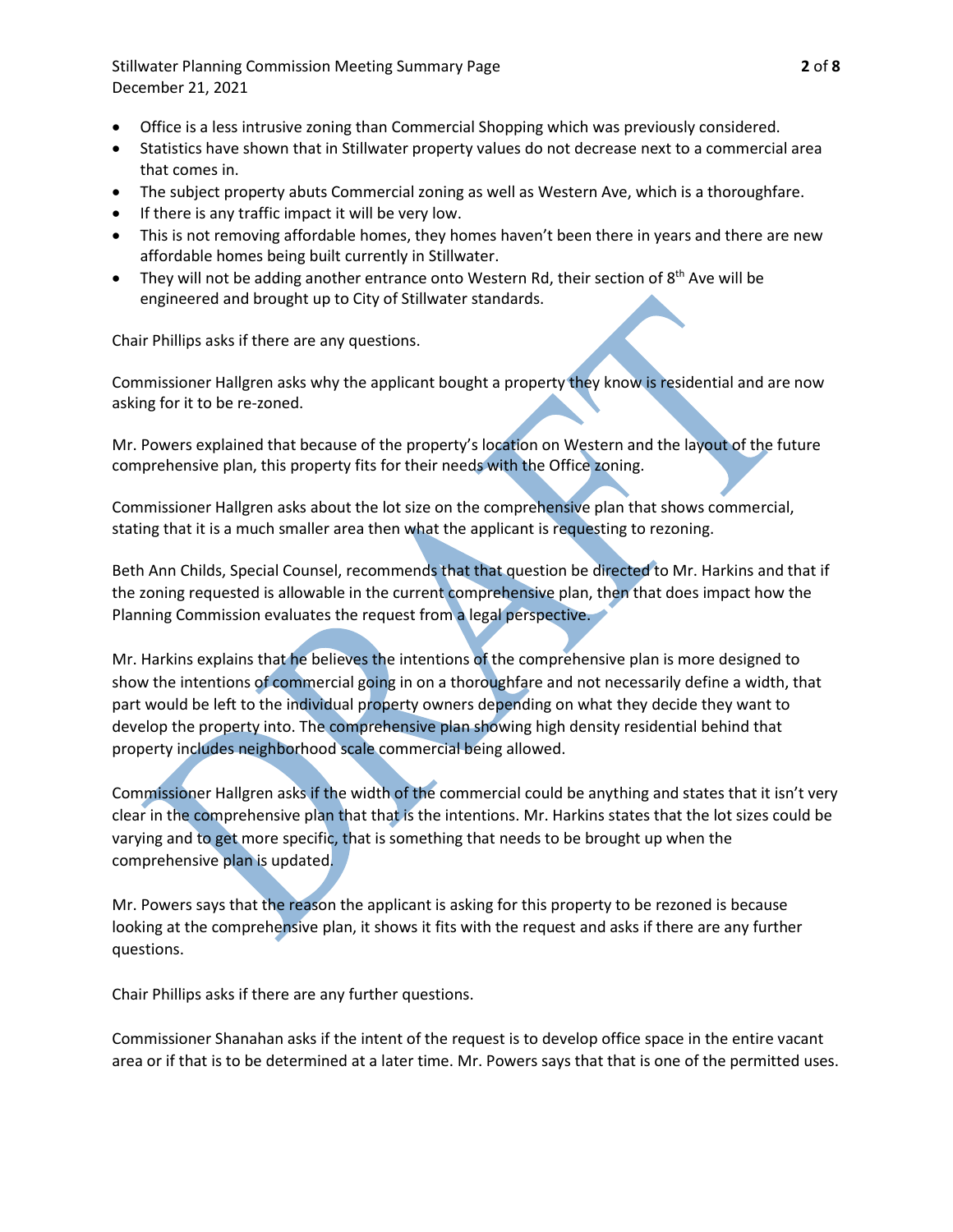Stillwater Planning Commission Meeting Summary Page **3** of **8** December 21, 2021

Commissioner Prather asks how they intend to not add run-off knowing that they will be adding more impervious surface.

Mr. Powers explains that they understand that there is currently a lot of grassy area and that they can't increase the run-off. They have engineering equations that help to evaluate if they will need a detention area or to hold it in the parking area so that the run-off amount that is currently there will be the same amount of run-off after any development. Mr. Powers asks if there are any further questions; none respond.

Chair Phillips asks if there is anyone else who would like to speak in favor.

Jason Hanson, 3702 W 44<sup>th</sup> St, Stillwater, OK, the applicant representing his father, mother, as well as himself speaks on the following:

- Sincerely apologizes to Stephen and Nancy Trompler and the neighborhood publicly for the extended delay in the demolition of the house at 802 S Western and what occurred there.
- As life-long residence of Stillwater the original intent of purchasing the property is to possibly relocate his wife's office there.
- The property was bought as one large lot and the home that was on it was not habitable.
- The items that were brought to his attention from Bobby and Clarissa Bonner he intends to work with the City and address it with any future demolition.

Chair Phillips asks if there are any questions; none respond. Chair Phillips asks if there is anyone else who would like to speak in favor of the item.

Sherri Buntin, 5011 W 56<sup>th</sup> St, Stillwater, OK, property manager for the Hanson's, speaks on the following:

- At 2302 W 8<sup>th</sup> Ave, the condition of the house in the last year that she was managing it while it had renters was very hard to try to keep up with since so much of it is from the original build.
- The Hanson's decided not to rent it out again after the problems that occurred with the last renters and also taking into consideration if the request is approved they would be moving out in the winter months.
- It will cost about the same amount to rebuild the house as it would remodel it.
- At 2324 W 8<sup>th</sup> Ave, the house is livable and is not scheduled for teardown. The house will be relocated and gifted to a college student.
- The mortgages, insurance, and taxes are still being paid throughout this process.
- The change in request from Commercial Shopping to Office was because of Mr. Hanson's sit-down talks with some of the neighbors and him wanting to help this fit with everyone's best interest.
- Minor Chiropractic has been a business here in Stillwater for 50 years and that is one of the businesses that are intended on going in that area.

Commissioner Shanahan asks for confirmation on which house is 2302 W 8<sup>th</sup>. Mrs. Buntin confirms that it is the large two-story white house.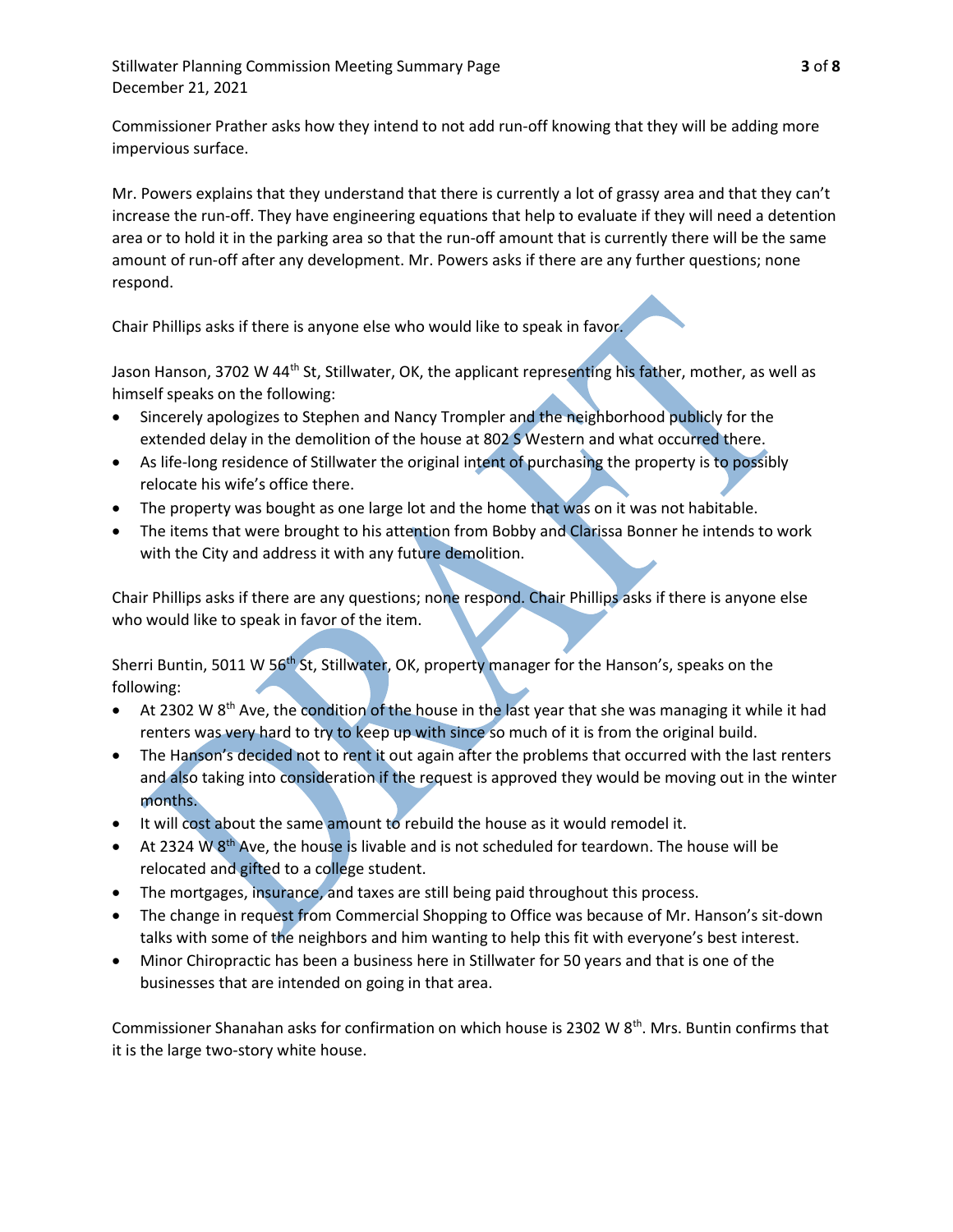Stillwater Planning Commission Meeting Summary Page **4** of **8** December 21, 2021

Chair Phillips asks Mrs. Buntin if the property at 2302 W  $8<sup>th</sup>$  Ave was easy to rent out with all the needed repairs. Mrs. Buntin said that it took much longer to rent that house compared to others she manages just based off the condition of the home. They were eventually able to rent it out to four younger gentlemen who didn't care as much about the wobbly floors and ceiling issues.

Chair Phillips asks if there is anyone else who would like to speak in favor; none respond. Chair Phillips asks if there is anyone who would like to speak in opposition stating that she also has a list of people that have signed up that she will read off to call up first.

Betsy Showalter, 2402 W  $8<sup>th</sup>$  Ave, Stillwater, OK, speaks on the following:

- The specific houses are not as much of a concern as the change of the character and atmosphere of the neighborhood with the removal of the greenery.
- 8<sup>th</sup> Ave is already in bad condition and improving the street only in front of their property will not help with the increase of traffic on the rest of the street.

Dinah Cox, 924 S Devon St, Stillwater, OK, also representing her partner Lisa Lewis, speaks on the following:

- Lived in 6 different neighborhoods in Stillwater over her lifetime and the nicest neighborhood is her current one.
- Comp plan calls for keeping affordable housing in Stillwater.
- There are already flooding issues in the area and they shouldn't increase the odds by adding more impervious surfaces.
- After the last flood their flood insurance didn't even cover all the repairs and then issued them a non-renewal notice. Finding new flood insurance has been at a much larger expense.

Chair Phillips asks Mrs. Cox if her home is in a designated floodplain. Mrs. Cox confirms that it is. Chair Phillips says that since the next request to speak is for Lisa Lewis and Mrs. Cox spoke on her behalf she will ask for the next person on the list Brian Correa.

Brian Correa, 2401 W 8<sup>th</sup> Ave, Stillwater, OK, speaks on the following:

- Even with the engineered designs to help with drainage, when the big storms come and those areas are full there is potential that the run-off could be very impactful.
- He submitted three written documents for the commissioners, two of which he believes the commissioners only received yesterday even though he had tried to submit them early for time to review them.
- The comp plan was approved in 2013, was supposed to be updated in 2018, and it's now 2022 and it's still not updated.
- Mr. Gross has an overlay map that shows lots on the comprehensive plan and two of the three lots don't conform.
- What they are describing as three lots could in size equal 9-11 (2.9 acres) city residential lots.
- What they are proposing is more than one chiropractic clinic, it would be several large buildings with lots of people and traffic.
- If the development continues down Western in this manner, it will be another Perkins Rd.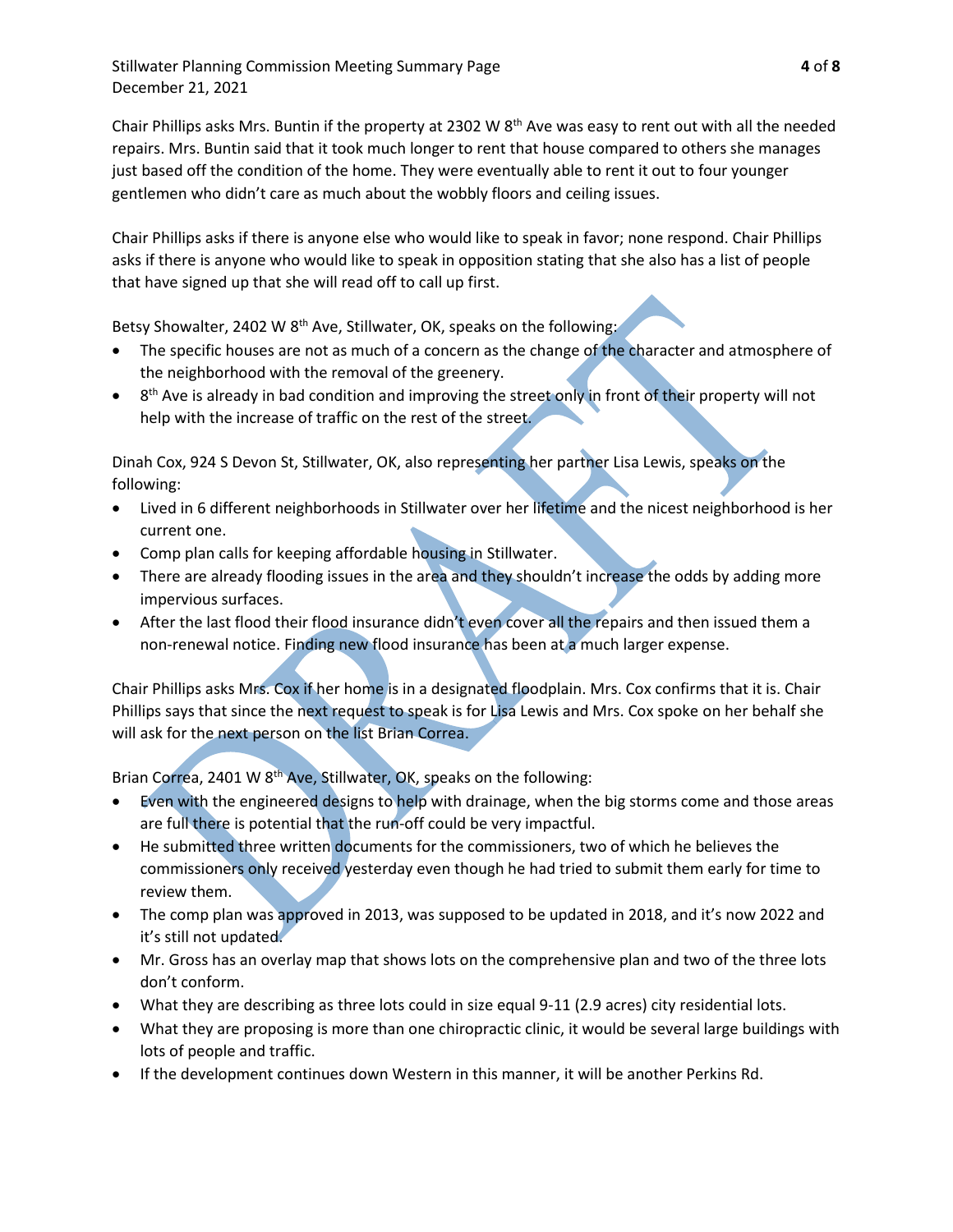Chair Phillips asks if there is anyone else who would like to speak in opposition.

Stephen and Nancy Trompler, 818 S Wicklow St, Stillwater, OK, speaks in the following:

- Comp plan says to maintain the established character of existing neighborhoods, how important trees are to the City of Stillwater, and does show a sliver of commercial on Western; however, not half the street.
- What it boils down to is which part of the comp plan they lean more towards, protecting the neighborhoods, or letting a new commercial development dictate an area that they currently call home.

Chair Phillips asks if there is anyone else who would like to speak in opposition.

Adam Naff, 1705 W  $5<sup>th</sup>$  Ave, Stillwater, OK, speaks on the following:

 Lives about a half mile away and feels it is important that they know it isn't just the people in the neighborhood that are opposed to this, it is other members of the city as well.

Michelle Charles, 2301 W 9<sup>th</sup> Ave, Stillwater, OK speaks on the following:

- Lives in the sliver of commercial on the comprehensive plan and is worried that her home won't be her home forever like she once thought.
- Her home too needed a lot of repairs when she bought it; however, they invested the money to remodel it and it will now last another 40-60 years. People are investing money to bring houses into better condition.
- She appreciates the time the applicant took to talk to her and the rest of the neighborhood, as well as him dropping the intensity from CS to Office; however, like she told him, she still can't say that she likes that it is happening.
- Traffic on  $8<sup>th</sup>$  is going to be a major problem if a business goes in that could increase it.
- Drainage will have to be monitored extremely close.

Chair Phillips asks if there is anyone else who would like to speak in opposition.

John Mitchell, 1104 and 1106 S Western Rd, Stillwater, OK speaks on the following:

 The residential areas along Western need to stay residential to preserve the neighborhood itself and the beauty of it; therefore, he is in opposition.

Chair Phillips asks if there is anyone else who would like to speak in opposition.

John Tevelde, 2210 W 8<sup>th</sup> Ave, Stillwater, OK, speaks on the following:

- The City of Stillwater needs to promote other areas in the city that are more suitable for this type of development.
- 400 ft west of Western is too far and will open up to much more for a domino effect of commercial.

Chair Phillips asks if there is anyone else who would like to speak in opposition.

Kaylie Bechtel, 611 S Ridge, Stillwater, OK, speaks on the following: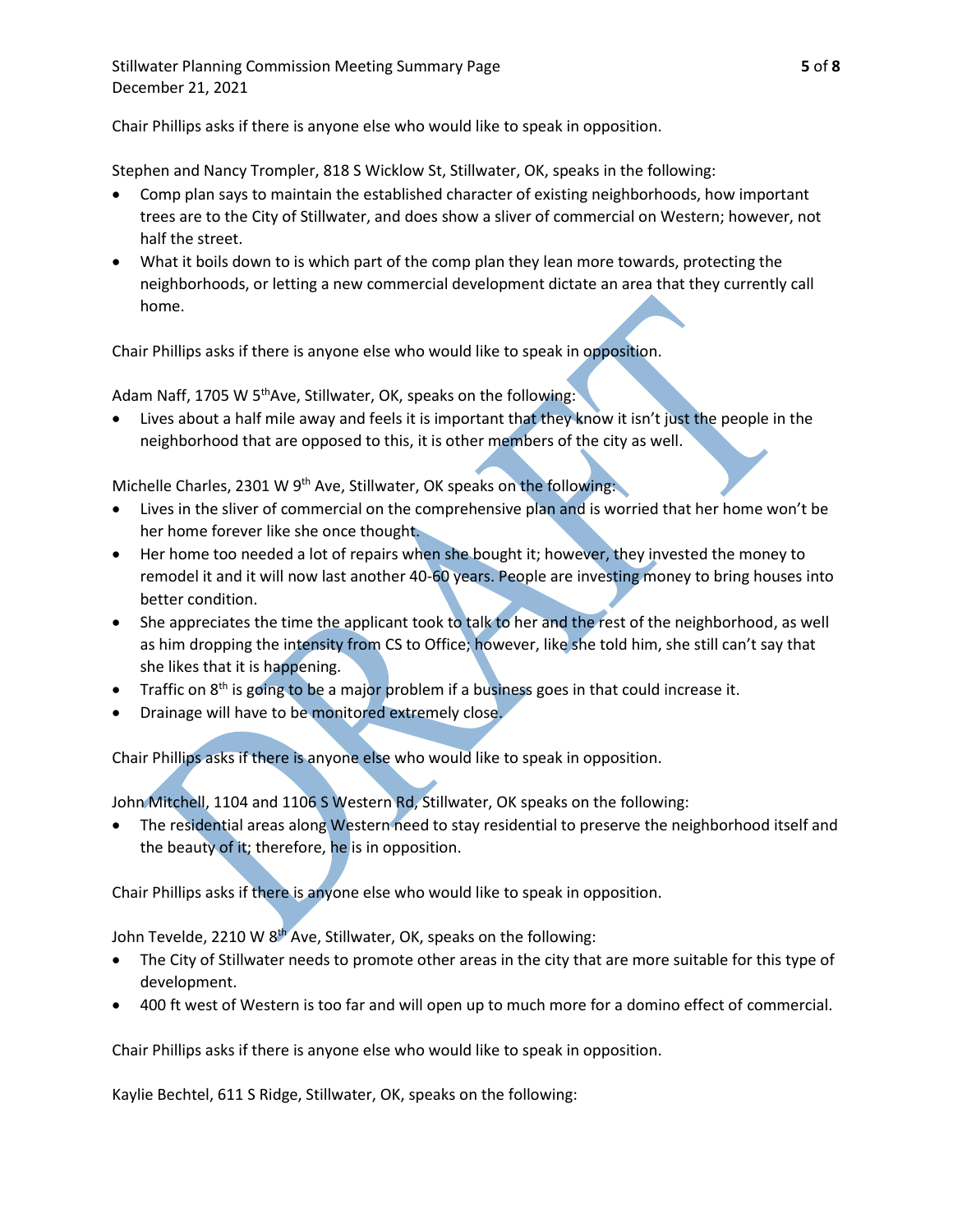Stillwater Planning Commission Meeting Summary Page **6** of **8** December 21, 2021

- Living next to commercial property not only increases traffic, it also increases the amount of trash that gets blown into the neighborhood.
- The quality of one home should not impact the determination of the future of the entire neighborhood.
- Expecting families such as hers not just college students is not only unrealistic, it isn't compassionate.

Chair Phillips asks if there is anyone else who would like to speak in opposition; none respond. Chair Phillips asks staff to present the findings and alternatives.

Mr. Harkins presents the findings and alternatives adding that whatever is developed in the area will still go through the plan review process and be held to City of Stillwater Standards. Mr. Harkins asks if there are any questions for staff. Chair Phillips asks if there are any questions.

Commissioner Prather asks Mr. Harkins if he is correct in his understanding that the comprehensive plan is more of a suggestion when opportunities arise for what future development should be considered, that it is not going to be forcing people to move.

Mr. Harkins says that the comprehensive plan is designed to be more of a living document that adapts to change and conditions as they occur. It can be amended and it can be flexible, and even though it hasn't been updated yet doesn't mean it doesn't have validity in this case or others. Mr. Harkins adds that depending on the community and the need for updating, many others don't update except every 20 years.

Chair Phillips asks if there are any further questions from staff; none respond. Chair Phillips asks if there are any questions, discussion, or a motion.

Commissioner Shanahan says that he lived in the neighborhood for many years and understands that development is going to be inevitable; however, deciding how it can be controlled and what direction it can take is important so the neighborhoods can coexist. With the new neighborhoods coming in already there is going to be more traffic along Western. The street condition on  $8<sup>th</sup>$  is already a concern as well as the drainage. While the storms in 2019 might have been an anomaly for the past, that might not be the case in the future and a detention pond may not address a lot of that. The area is larger than he expected, and with it intruding into the neighborhood he understands the concerns. Commissioner Shanahan says he doesn't know if there are any options about dividing the lots up but would like to hear what the other commissioners think about it.

Commissioner Prather says that if it is an option to divide that up, it's an interesting idea to be able to maintain how far into the neighborhood the development could encroach.

Commissioner Hallgren says that he agrees that with how large the area is, since it is almost the size of Wicklow right now, it could be about half a dozen offices. With that many offices pushing back into the neighborhood there could become a domino effect and just keep getting pushed further in; therefore, negatively impacting the people living there.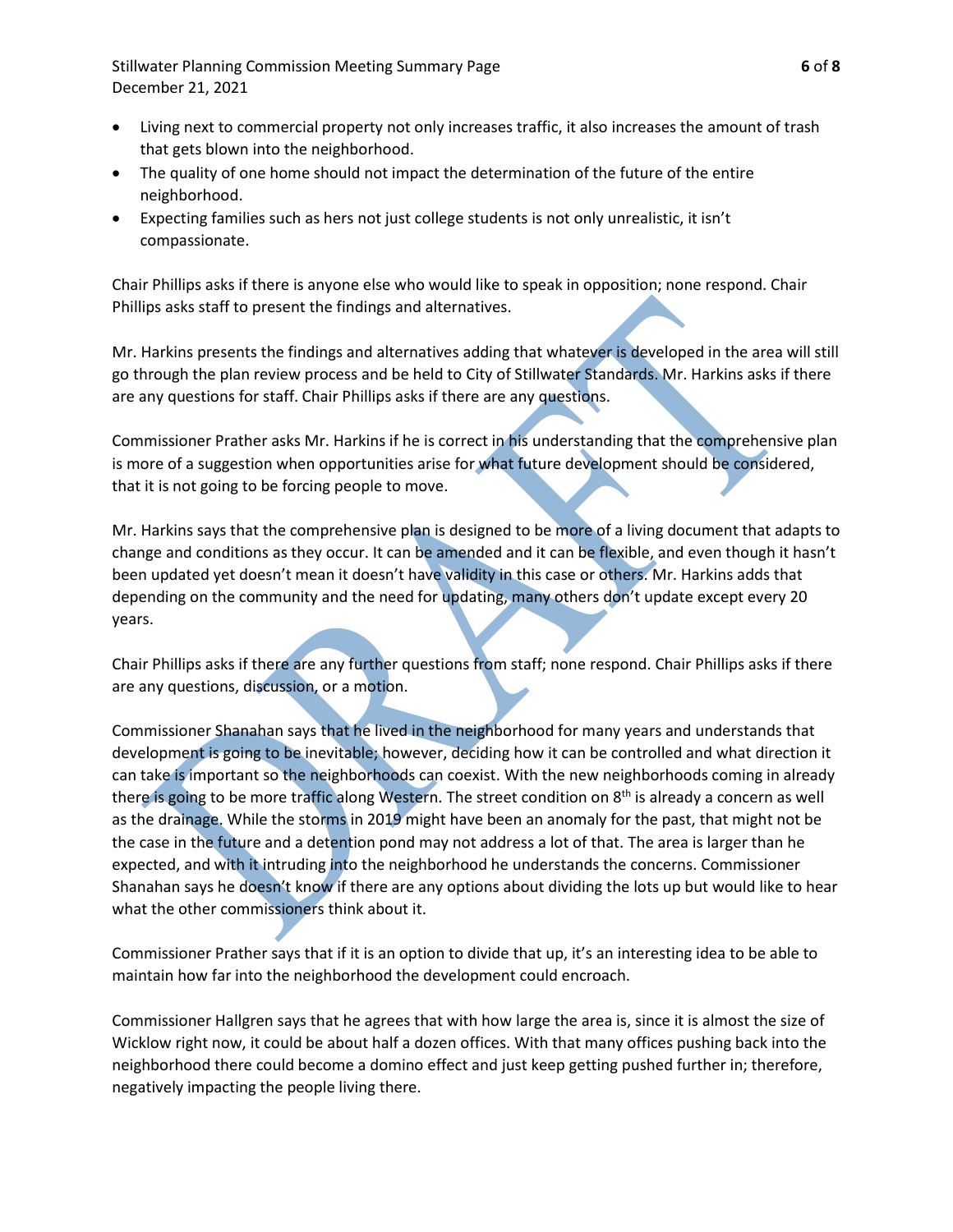## Stillwater Planning Commission Meeting Summary Page **7** of **8** December 21, 2021

Chair Phillips agrees with Commissioner Shanahan in that they've known development along Western is inevitable; however, there might be a more suitable way for it to happen and still keep with the comprehensive plan, help make a walkable neighborhood, and protect the established neighborhood that has been there for decades. Hearing that there might only be 5 or 6 offices doesn't sound like a huge complex; however, without plans it's hard to know, and is it the right time.

Commissioner Hallgren asks what type of properties are supposed to be along a feeder street and how many curb cuts there should be. Chair Phillips explains that Western is a collector street and that there will not be an added curb cut except on 8<sup>th</sup> Ave. Commissioner Hallgren says that anytime you have a well-traveled street and you add commercial, it slows everything down. Slowing down the traffic on Western which is supposed to be a connection from  $32^{nd}$  to  $6^{th}$  would defeat the purpose. Chair Phillips asks if Western is going to achieve the goal of becoming the collector that it is geographically placed to be, what type of residential should be placed along it. Commissioner Hallgren says that there are plenty of people that live along 6<sup>th</sup> Ave and while that would deter him, it seems many don't mind. Imagine what it would be like if Western is lined with commercial instead of residential. The Comprehensive plan may show it; however, it is more of a guidance and doesn't have to be the way it goes, preserving that neighborhood could have benefit.

Chair Phillips explains that while there is new housing going in, it encourages sprawl and that conserving some of the residential in a more compact way is something to be considered especially with it being brought up this evening. Commissioner Hallgren agrees adding that it is also closer to commercial and people can walk from it keeping cars off the road.

Mr. Harkins explains some of the residential density allowances stating that low density residences can allow up to 20 units per acre, the next level of density that has been proposed is RMU and has up to 50 units per acre. Keeping residential if they change it to RMU you could see apartment complexes with up to 50 units per acre. Commissioner Shanahan asks if the information provided is for traffic impact and density. Mr. Harkins confirms, adding that the Institute for Traffic Engineers would factor in 2.5 – 10 trips per day for a single family detached dwelling unit depending on how many people in the household, and those are not set to specific times.

Commissioner Hallgren says that this area is one of the largest if not the largest solely residential areas this close to downtown and commercial areas, consideration needs to be taken about how important it is to maintain and protect that.

Beth Ann Childs, Special Counsel, says while not trying to sway one way or another having defended municipalities in re-zoning cases that have been denied, infrastructure such as traffic and drainage is something that gets addressed through the platting process.

Chair Phillips asks if there are any other salient points anyone would like to discuss or if someone is prepped thinking about a motion.

Commissioner Shanahan asks staff if there is anyway of dividing up the area, or if there only option is to make a decision on the whole block of land. Mr. Harkins explains that this request tonight is for all three properties. The applicant would have to withdraw their request and submit a new one to divide those